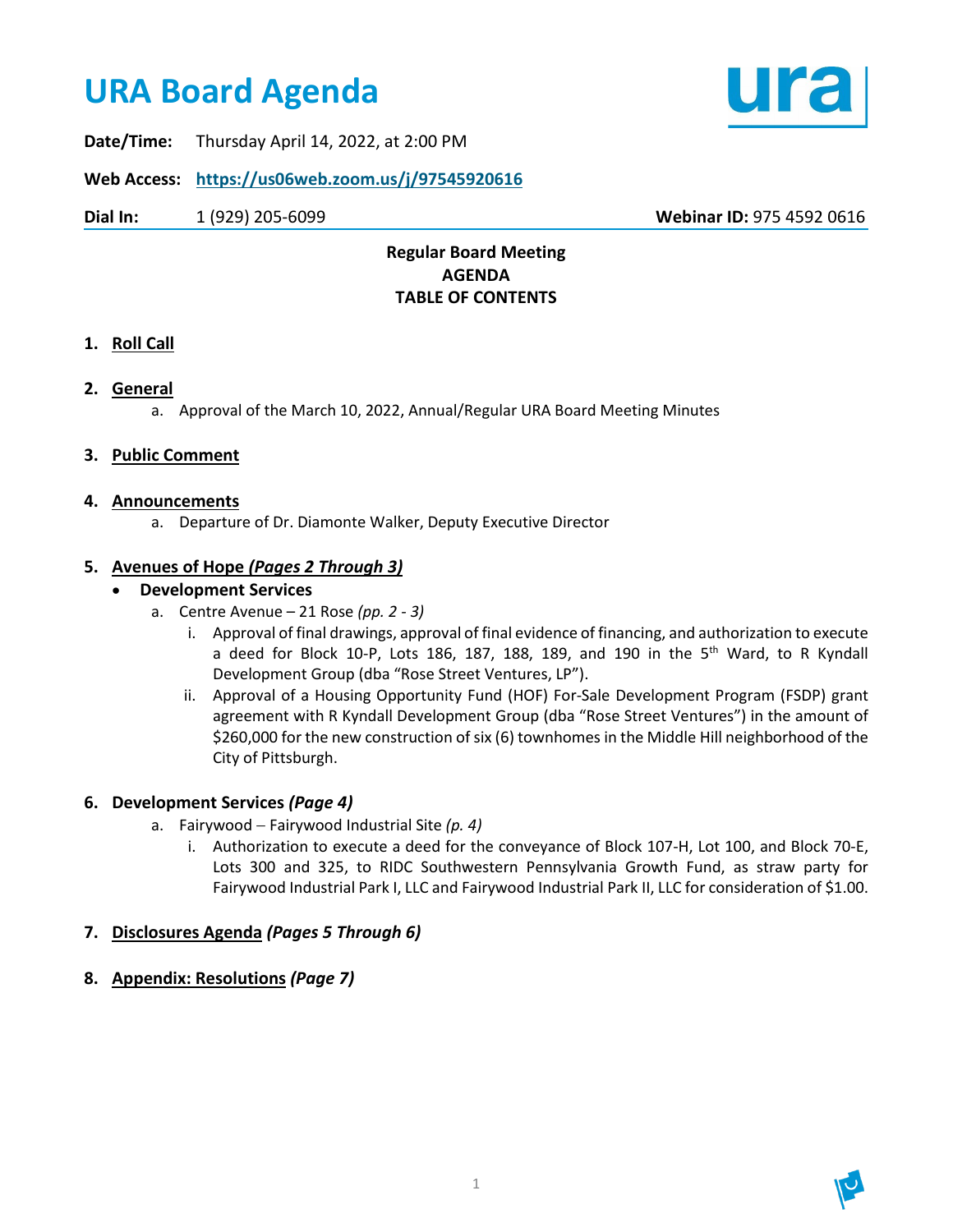## **Director's Report**

- **To:** URA Board of Directors
- **From:** Jennifer Wilhelm, Chief Lending & Solutions Officer
- **Cc:** Greg Flisram, Executive Director Diamonte Walker, Deputy Executive Director
- **Date:** April 14, 2022

**Re:** Agenda Item 5(a): Avenues of Hope

#### **5(a) Middle Hill** − **21 Rose**

- i. Approval of final drawings, approval of final evidence of financing, and authorization to execute a deed for Block 10-P, Lots 186, 187, 188, 189, and 190 in the 5th Ward, to R Kyndall Development Group (dba "Rose Street Ventures").
- ii. Approval of a Housing Opportunity Fund (HOF) For-Sale Development Program (FSDP) grant agreement with R Kyndall Development Group (dba "Rose Street Ventures") in the amount of \$260,000 for the new construction of six (6) townhomes in the Middle Hill neighborhood of the City of Pittsburgh.

#### **Authorization Details**

In July 2019, the URA released a Request for Qualifications (RFQ) seeking multiple developers to purchase and redevelop any portion of 170 publicly owned parcels along the Centre Avenue Corridor in the Middle Hill neighborhood. The goal of the RFQ was to select developers to work to implement uses and further concepts articulated by the community as described in the 2015 Centre Avenue Corridor Redevelopment and Design Plan and the 2011 Greater Hill District Master Plan. Central to the plans are the following priorities:

- Creating opportunities for minority and local developers;
- Revitalizing Centre Avenue as the neighborhood's primary retail, institutional, and cultural node as well as a strong residential neighborhood;
- Building upon the African American cultural legacy;
- Creating family-friendly housing without displacement;
- Fostering economic empowerment; and
- Producing comprehensive sustainability and quality design.

At its August 2021 meeting, the URA Board of Directors approved the redevelopment proposal and the execution of a disposition contract for the conveyance of Block 10-P, Lots 186, 187, 188, 189, and 190 in the 5<sup>th</sup> Ward (the "Property") to R Kyndall Development Group (dba "Rose Street Ventures, LP") for the new construction of six (6) for-sale townhomes along Rose Street in Pittsburgh's Middle Hill neighborhood (the "Project").

Following approval of the second disposition action, the developers worked closely with the URA on a For-Sale Development Program (FSDP) grant application to complete its capital stack. On April 7, 2022, the Housing Opportunity Fund (HOF) Advisory Board provided a recommendation for a \$260,000 FSDP grant, sourced with HOF 2019 funds, to be presented to the URA Board of Directors. This grant will require a Declaration and Agreement of Restrictive Covenants to be recorded at closing, ensuring that two (2) townhomes remain affordable at or below 80% of Area Median Income ("AMI") for 99 years.

URA Board authorization is now requested for the approval of final drawings, approval of final evidence of financing, and authorization to execute a deed in addition to the \$260,000 FSDP grant, sourced with HOF 2019.

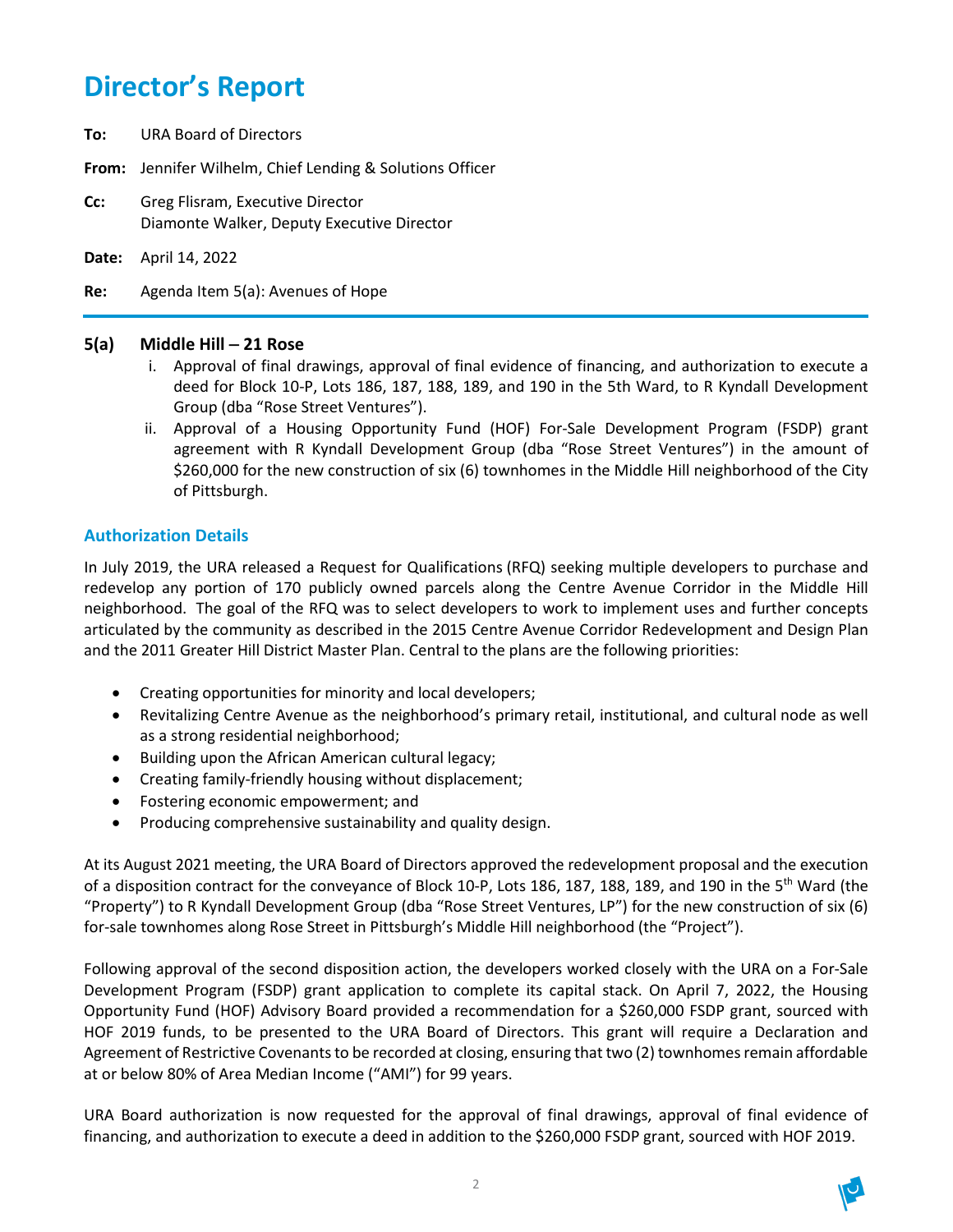#### **Project Description**

The Project involves the new construction of six (6) townhomes, two (2) of which will be affordable to homebuyers at or below 80% AMI. Four (4) townhomes will be sold at market rate. All six townhomes are to include three (3) bedrooms and three (3) bathrooms, and the units will be 1,390-1,460 square feet. Pittsburgh Housing Development Corporation (PHDC) is providing technical assistance to Rose Street Ventures and serves as the Project's nonprofit applicant, as required by the FSDP guidelines and requirements. Cipriani Studios serves as the Project's architect, and MedCo Commercial Group is the Project's general contractor and, along with R Kyndall Development Group, serves as a co-construction manager. The total development cost is \$2,819,578.

Rose Street Ventures, LP is a Pennsylvania Limited Partnership with a mailing address of 186 42<sup>nd</sup> St., Suite 40227, Pittsburgh, PA 15201. R Kyndall Development Group, LLC is the Managing General Partner and is a Pennsylvania Limited Liability Company with a mailing address of 186 42<sup>nd</sup> St., Suite 40227, Pittsburgh, PA 15201. R Kyndall Development Group, LLC is a certified PA Minority Business Enterprise (MBE). Steffan Johnson is the Founder and CEO.

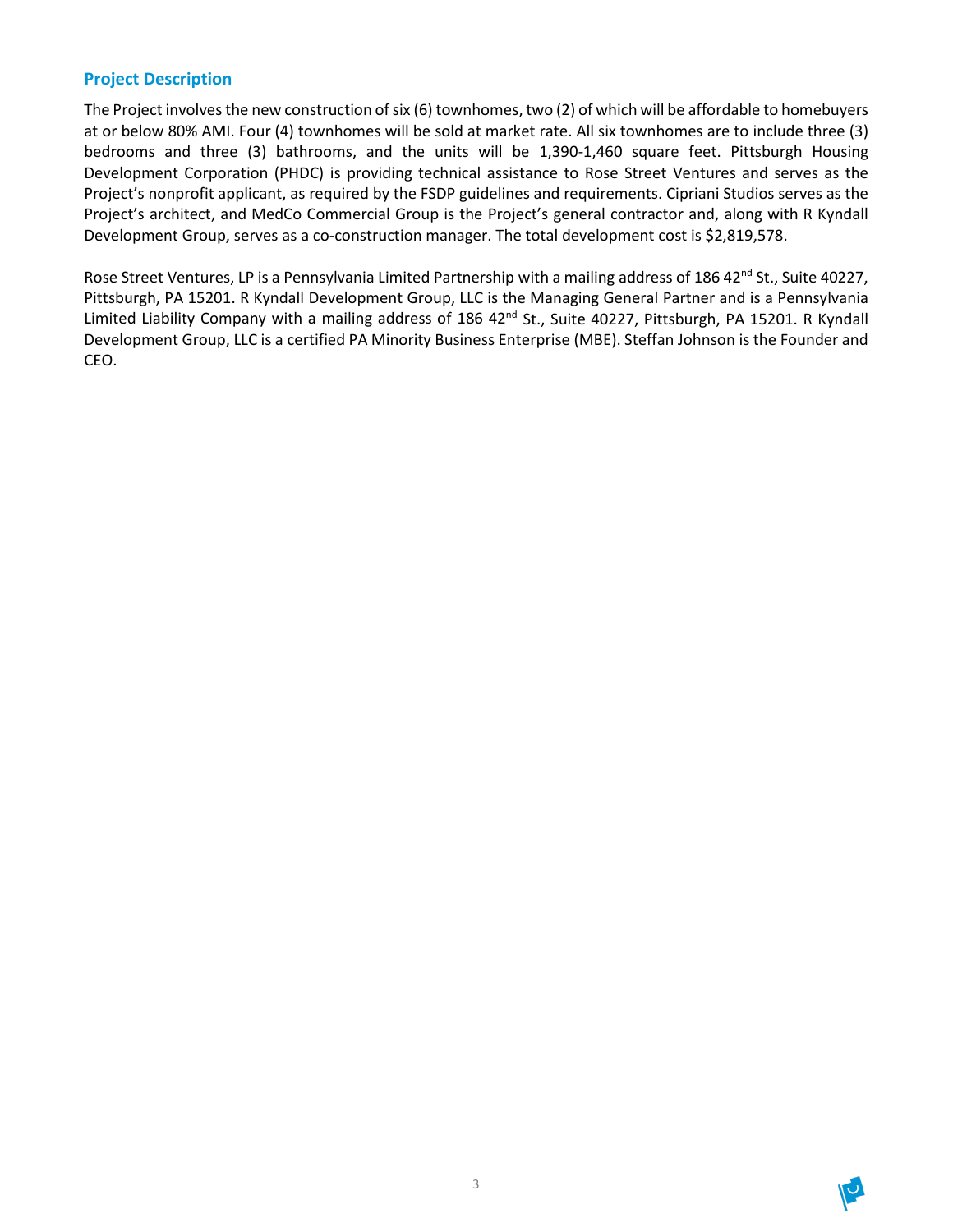## **Director's Report**

- **To:** URA Board of Directors
- **From:** David Serbin, PEIDC Director
- **Cc:** Greg Flisram, Executive Director Diamonte Walker, Deputy Executive Director
- **Date:** April 14, 2022
- **Re:** Agenda Item 6(a): Development Services

#### **6(a) Fairywood - Fairywood Industrial Site**

i. Authorization to execute a deed for the conveyance of Block 107-H, Lot 100, and Block 70-E, Lots 300 and 325, to RIDC Southwestern Pennsylvania Growth Fund, as straw party for Fairywood Industrial Park I, LLC and Fairywood Industrial Park II, LLC for consideration of \$1.00.

#### **Authorization Details**

| Location: | Fairywood Street, Pittsburgh, PA 15205 |
|-----------|----------------------------------------|
|-----------|----------------------------------------|

- **Neighborhood:** Fairywood
- **Council District:** 2
- **Description:** Per Resolution 199, adopted June 17, 2021, and as amended on December 16, 2021, by Resolution 346, the Board authorized the URA to enter into a joint venture with the Regional Industrial Development Corporation of Southwestern Pennsylvania (RIDC) for the development of the Fairywood Industrial Site (the "Property"). The Property is comprised of the following parcels in the 2<sup>nd</sup> Ward of the City of Pittsburgh:
	- Block 107-H, Lot 100, and Block 70-E, Lots 300 and 325

To advance the joint venture, the URA executed a Limited Liability Company Operating Agreement with RIDC, allowing Fairywood Industrial Park I, LLC and Fairywood Industrial Park II, LLC (the "Developers") to serve as the project's developers. The Developers will be jointly owned by the URA and RIDC.

Authorization is now requested to execute a deed with the RIDC Southwestern Growth Fund to transfer the Property, which will then be consolidated, re-subdivided, and transferred out to the Developers. URA is contributing the Property to the development and the Developers as a capital contribution in exchange for an ownership interest in the Developers.

Current plans call for this development to start construction on or about November 2022. Plans include site work and construction of a 150,000 square foot flex-use warehouse. Preparations will be made for the potential construction on the site of a second 150,000 square foot flex-use warehouse.

The URA has agreed to lead the development's MWBE Enterprise Plan preparation and submission.

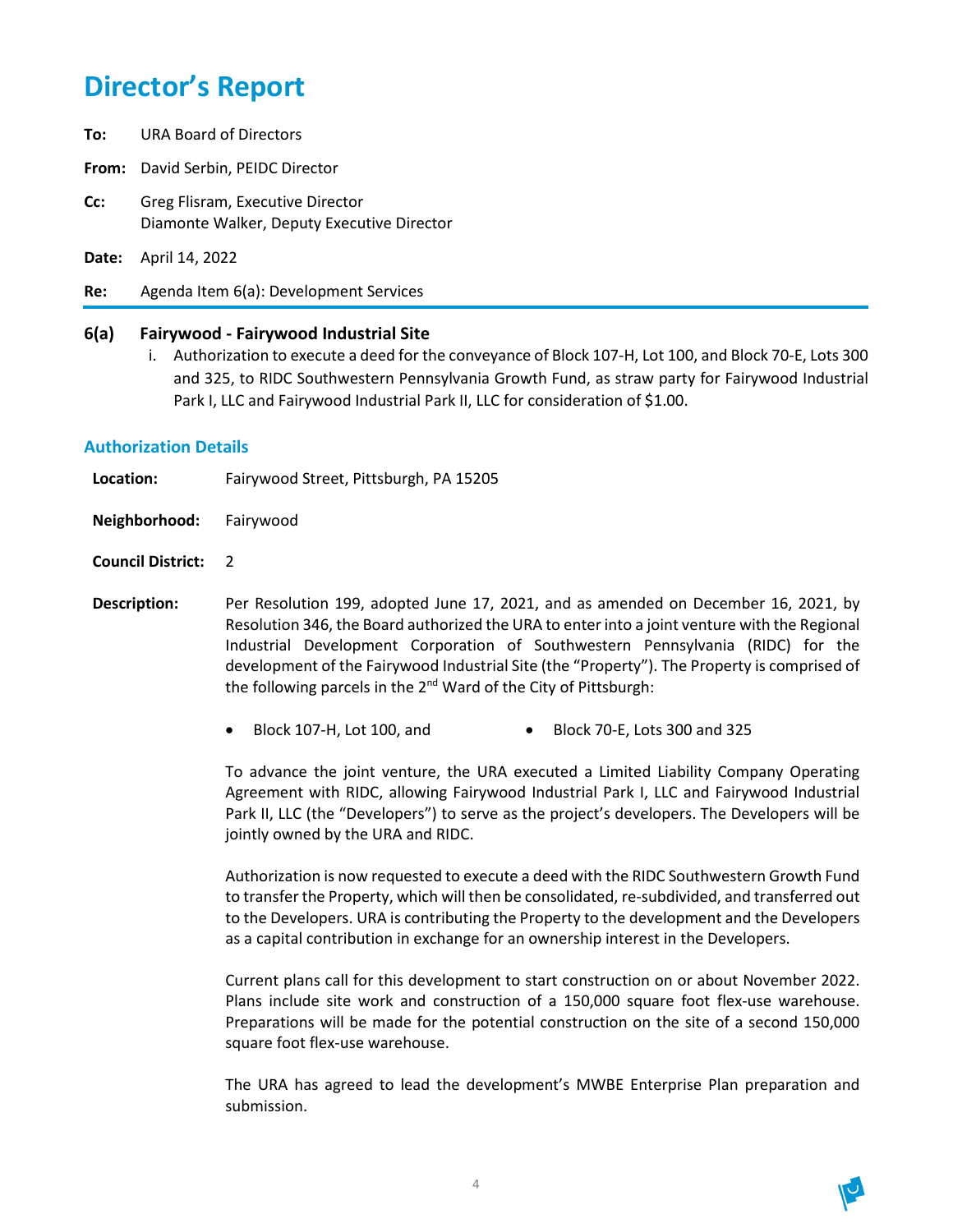## **Regular Board Meeting April 14, 2022 DISCLOSURE AGENDA**

## **1. Agreements/Amendments**

- a. Authorization to amend the disposition contract executed by and between URA and MidPoint Group of Companies, Inc., dated July 26, 2018, and amended December 7, 2021, for Block 2-H, Lot 108, in the 3rd Ward, to extend the deadline for Financial Closing from April 30, 2022, to December 31, 2022.
- b. Outdoor Dining and Retail Grant Program
	- i. Approval of guidelines for the Outdoor Dining and Retail Grant Program
- c. Avenues of Hope Neighborhoods
	- i. Authorization to approve the appointment of the following technical assistance providers for Developers that are advancing projects that include publicly owned land.
		- Alpine Allegheny, Inc.
		- Buzzelli Group LLC
		- Communion LLC
		- Community Charge PGH
		- DJS Ventures, Inc.
		- Duane Morris Government Strategies
		- Key Environmental Inc.
		- Klavon Design Associates
		- KU Resources, Inc.
		- Penn Environmental & Remediation Inc.
		- Red Swing Consulting Services, LLC
		- Third Sector Development LLC
		- Tresbri Development Corporation
- d. URA Signatories
	- i. Amendment of Resolutions Nos. 255, 256, 257,258 and 399 (2020) to add Chief Financial Officer as an authorized signatory of all URA documents.
	- ii. Amendment of Resolution Nos. 198 (2008) 451 (2018) and 209 (2019) to add Chief Strategy Officer and Chief Lending & Solutions Officer as authorized signatories of all URA documents.
	- iii. Amendment of URA Wire Transfer/Check Signers
	- iv. Amendment of Resolution No. 450 (2018) and 255 (2020) by inserting a new subparagraph A as follows:

"All accounts of this Corporation – any two of the following: one of which is to be one of the following: Executive Director, Deputy Executive Director, Director of Housing Lending, Director of Business Solutions, or Chairperson of the Board of Directors and the second signature to be that of one of the following, so long as it is not the same as the first signature: Executive Director, Deputy Executive Director, Director of Housing Lending, Director of Business Solutions, Chairperson of the Board of Directors, Vice Chairperson of the Board of Directors, or Chief Legal Officer; excepting the accounts designated "Contractor's Disbursement Account" and "PHRP Disbursement Account" and the "HOME Disbursement Account" which shall require only one signature to be one of the following: Executive Director, Deputy Executive Director, Director of Housing Lending, or Director of Business Solutions".

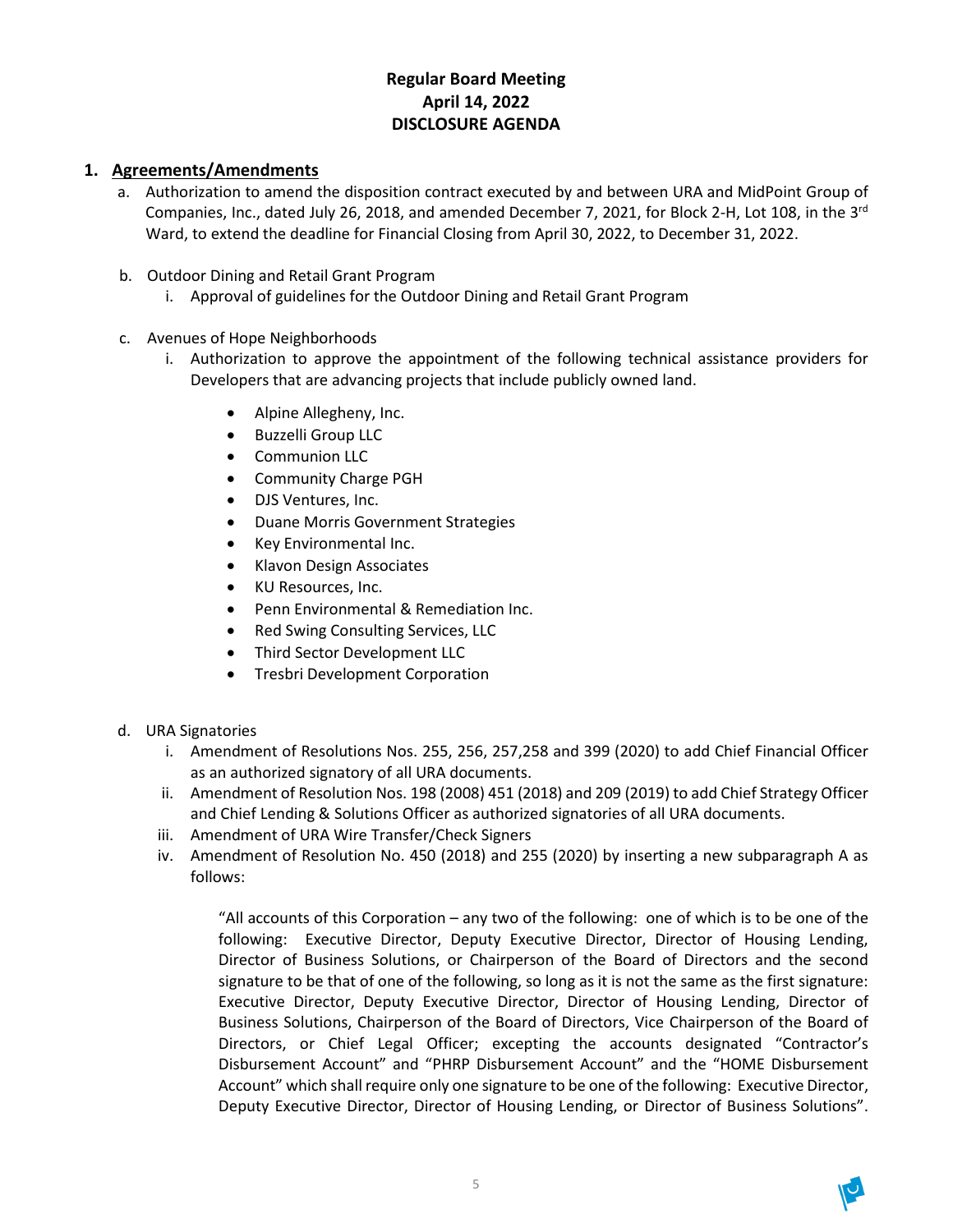## **2. Appointments**

a. The appointment of Olivia Benson of the Greater Pittsburgh Nonprofit Partnership*,* Craig Markovitz of Carnegie Mellon University*,* Jeffrey McDaniel of Innovation Works*,* Stephen Mueller of Pries Capital*,* and Leigh Solomon Pugliano of The Equity Impact Center to the URA Ventures Investment Advisory Committee.

## **3. Certificates of Completion**

- a. Certificate of Completion and return of Good Faith Deposit for Smithfield Oliver Phase 2 Partners, LP, for Block 2-A, Lots 127-A-1 and 127-A-2 (Airpocket Estates A-1 and A-2), in the 2<sup>nd</sup> Ward (residential condominium development – Lumiere – 350 Oliver Street).
- b. Certificate of Completion for Manchester Row House Renaissance, LLC for Block 22-K, Lots 132 and 133, in the 21<sup>st</sup> Ward (residential rehab  $-$  1426 and 1430 Rush Street)
- c. Ratification of Certificate of Completion for Manchester Row House Renaissance, LLC for Block 22-K, Lot 133A, in the  $21^{st}$  Ward (residential rehab  $-1424$  Rush Street)

## **4. Grants**

- a. Resolution amending Resolution 41 (2022), authorizing the Urban Redevelopment Authority of Pittsburgh to apply for funding from the Department of Community and Economic Development (DCED) Statewide Local Share Account program on behalf of nonprofit project leads, in an amount not to exceed \$1,000,000 per project. Resolution 41 (2022) is hereby amended to identify the nonprofit subgrantee leads and project-specific request amounts.
	- i. NABTU Workforce Development Pre-Apprenticeship Program \$500,000
	- ii. WQED Multimedia Production and Education Initiatives \$100,000
	- iii. Industrial Arts Workshop Mobile Welding Lab \$150,000
	- iv. The Academy Transportation Upgrades \$43,000
	- v. Bethlehem Haven Women's Shelter Renovations \$750,000
	- vi. Jubilee Association Renovation and Expansion \$1,000,000
	- vii. Latin American Cultural Center Roof Repairs \$500,000
	- viii. Amachi Pittsburgh \$150,000
	- ix. Pittsburgh Opera Elevator Replacement \$99,220
	- x. Pittsburgh Parks Conservancy McKinley Park \$227,828
	- xi. Steel City Squash Larimer Complex \$500,000
	- xii. St. Paul Baptist Church Roof Replacement \$200,000
- b. Authorization to apply for grant funding from the Pennsylvania Department of Conservation and Natural Resources (DCNR) Community Conservation Partnership Program (C2P2) in the amount of \$162,000 for the development of a stormwater management area to replicate natural systems at the former St. John's Hospital site and, if awarded, authorize the Executive Director and Director of Finance of the Urban Redevelopment Authority of Pittsburgh to execute related grant, subgrant and fee agreements.